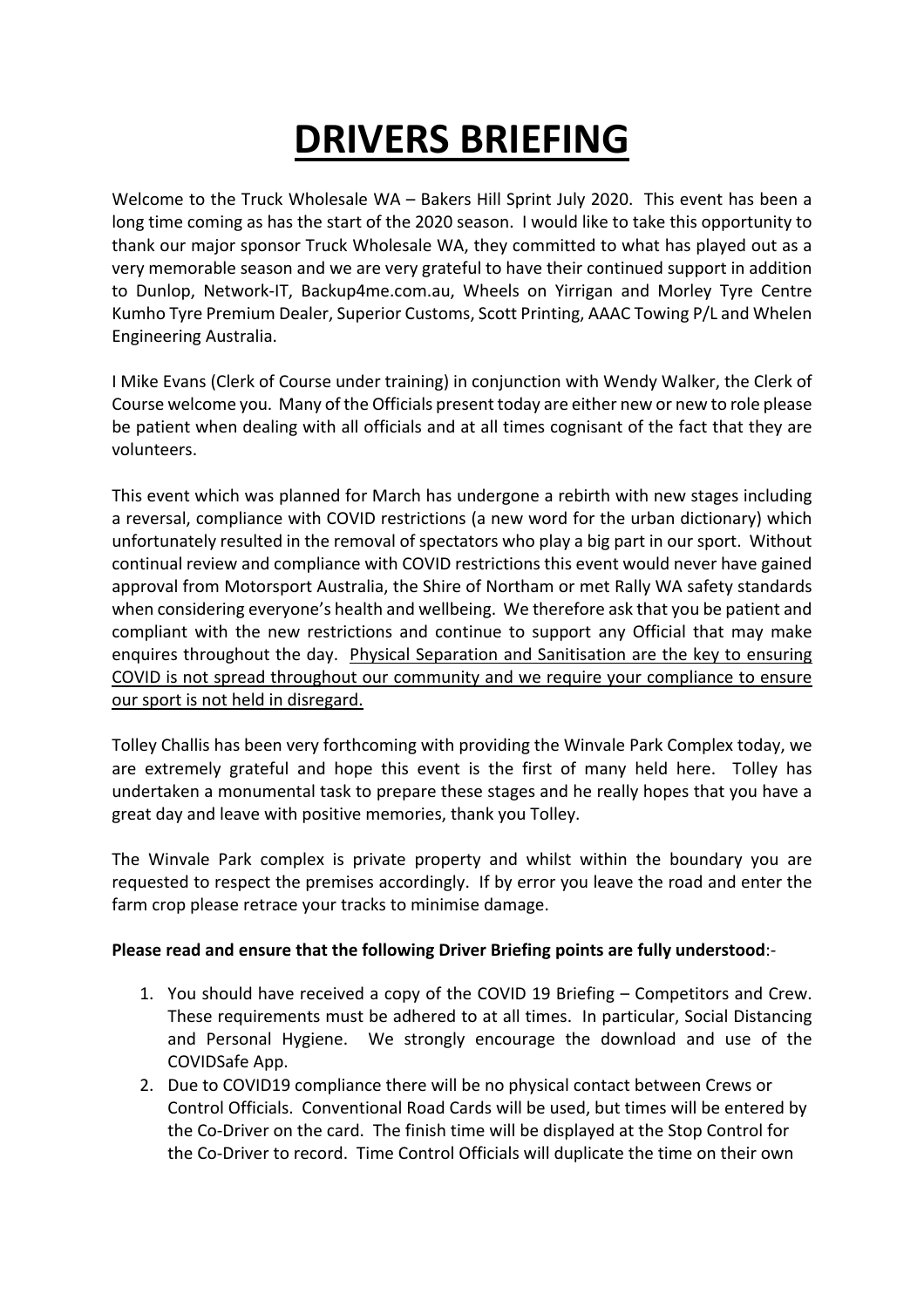paperwork and this will be communicated back to Rally HQ, and this record id considered to be the official record of a Judge of Fact.

- 3. The Motorsport Australia appointed Stewards for today's meeting are Lyndon Sperring and Paul Simpson here to oversee the rules, regulations and make judgement where required.
- 4. Your Competitors' Relations Officer (CRO) today is Ash Ridden contactable via 0407474838. Thank you Ash.
- 5. Please check that you have received any Bulletins, as it stands there has been only 1 Bulletin issued regarding the Recce times for today otherwise the Supp Regs stand as published
- 6. Caleb Van Keule will be available as the Chaplain today should there be a need, he can be reached on 0432 075 466. Thank you Caleb.
- 7. This event will be conducted in accordance with the Motorsport Australia Risk Management and OHS Safety Policy, there is a copy at Rally HQ if required.
- 8. Emergency Procedure: Please remember to display the red "SOS" sign if urgent medical assistance is required from the following vehicle.
- 9. If you are the following vehicle and either site a red "SOS" or a major accident without the red "SOS" displayed you are required to render assistance without exception. The second following car is to obtain as much detail as possible and advise the next radio point prior to traversing to the end of the stage.
- 10. The RallyWA Safety Video can be viewed at: https://www.youtube.com/watch?v=o1EZPIXDFAE
- 11. If you stop on course or have an accident/incident where immediate medical intervention is not required please ensure that you display the "OK" sign to the following three vehicles as a minimum. In addition your triangle must be conspicuously displayed 50m prior to the vehicle. Following vehicles must travel with caution at reduced speed after sighting a warning triangle until passing the effected vehicle. Procedures included at the front of the roadbook
- 12. The following additional forms are included in the roadbook, Incident Report Form, Competitor Inquiry Form and the Notification of Withdrawal Form.
- 13. Event Start times are available from the results van.

Have a great day, be fast but safe see you at the finish. Thank you. Mike Evans and Wendy Walker, Clerk of Course.